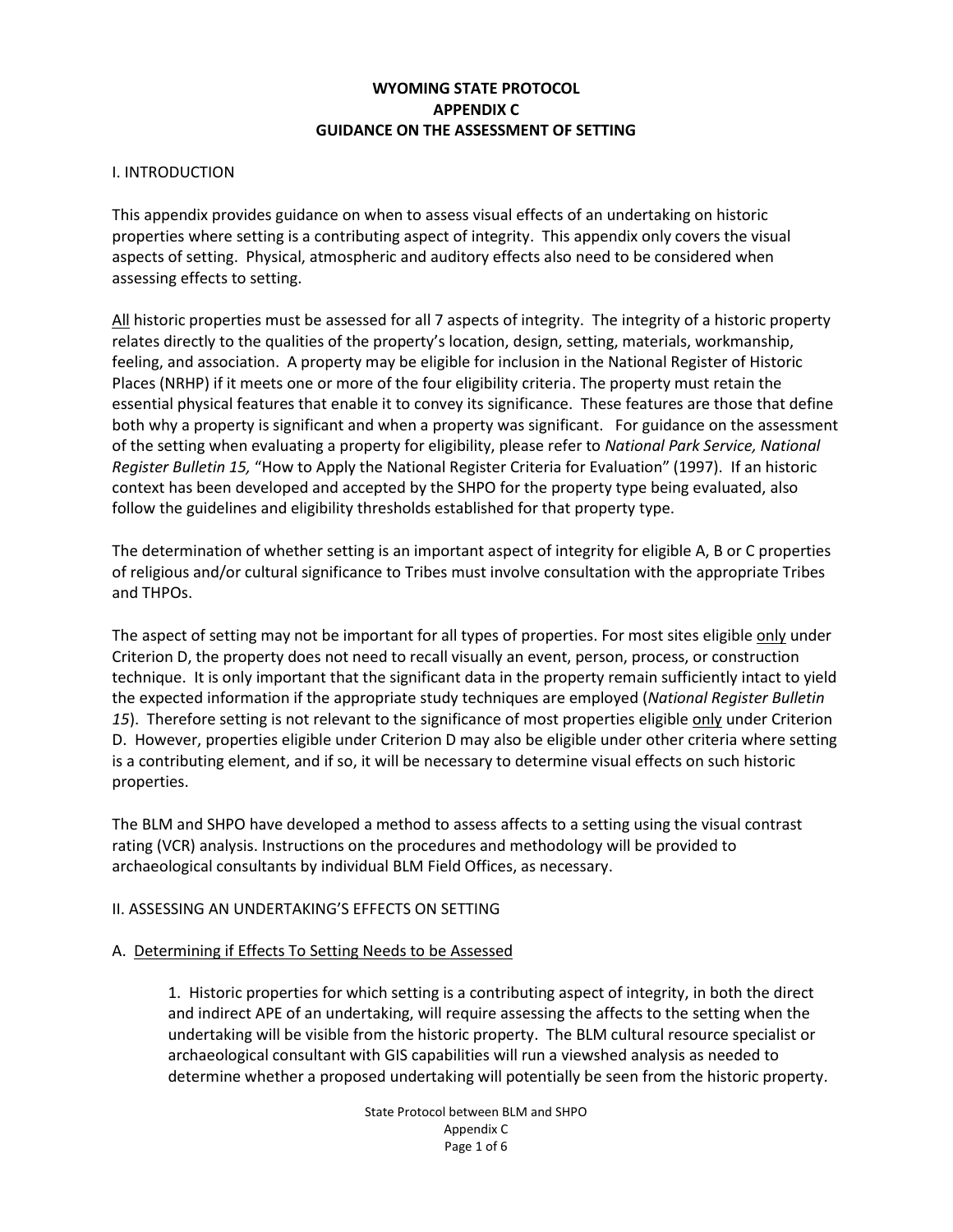If the viewshed analysis indicates that a proposed undertaking will not be seen from the historic property then no further work is required. If the viewshed analysis determines that a proposed undertaking has the potential to be seen from a historic property, then the BLM cultural resource specialist will inform the archaeological consultant on the additional steps to be required, such as a VCR analyses, visual simulations, and additional viewshed analyses as appropriate.

- 2. Setting assessment is not necessary under the following circumstances:
	- a. historic properties eligible only under Criterion D where setting is not a contributing aspect of integrity;
	- b. segments of linear historic properties between two definable points that no longer retain any physical trace or manifestation (no longer extant);
	- c. noncontributing segments (with SHPO concurrence) of linear historic properties;
	- d. linear historic properties or contributing segments of historic properties previously determined to lack integrity of setting;
	- e. for irrigation canals when loss of the integrity to a setting is a no adverse effect;
	- f. if the proposed undertaking is consistent with land use during the period of significance of the historic property;
	- g. for temporary construction elements (i.e. those elements that will be in place less than one year).

## B. Determining the Area for Assessment of Integrity of Setting

The purpose of a setting assessment is to determine what physical features of a proposed undertaking will be visible from a historic property for which setting is an important aspect of integrity. Visibility of undertakings will vary. The scale of visual analysis should be commensurate with the scale of the undertaking. In many cases, undertakings will not be seen beyond five miles. Some undertakings may be seen beyond five miles if they are unusually large or are skylined on the horizon, such as wind turbines, large transmission lines and communication towers. The indirect APE is the area of assessment.

## C. Visual Contrast Rating System

BLM will utilize the Visual Contrast Rating (VCR) system (as defined in BLM Manual 8431) as a recommended method to determine the degree of contrast of a proposed undertaking on the setting of historic properties. The VCR is conducted from the historic property towards the proposed undertaking utilizing the following "contrast" ratings. The location of the historic property is the key observation point (KOP). For linear historic properties multiple KOPs may be needed. A basic VCR form is included on pages 5-6 of this appendix, but other visual assessment methods may be used in addition as appropriate, if approved by BLM in consultation with SHPO.

Contrast Ratings:

- 1. "No Contrast" occurs when the project elements will not be seen from the historic property and/or there is no change in the form, line, color and texture between the undertaking and the setting.
- 2. A "Weak Contrast" occurs when the proposed project elements, or portions of the elements, can be seen but will not dominate the setting or attract the attention of the casual observer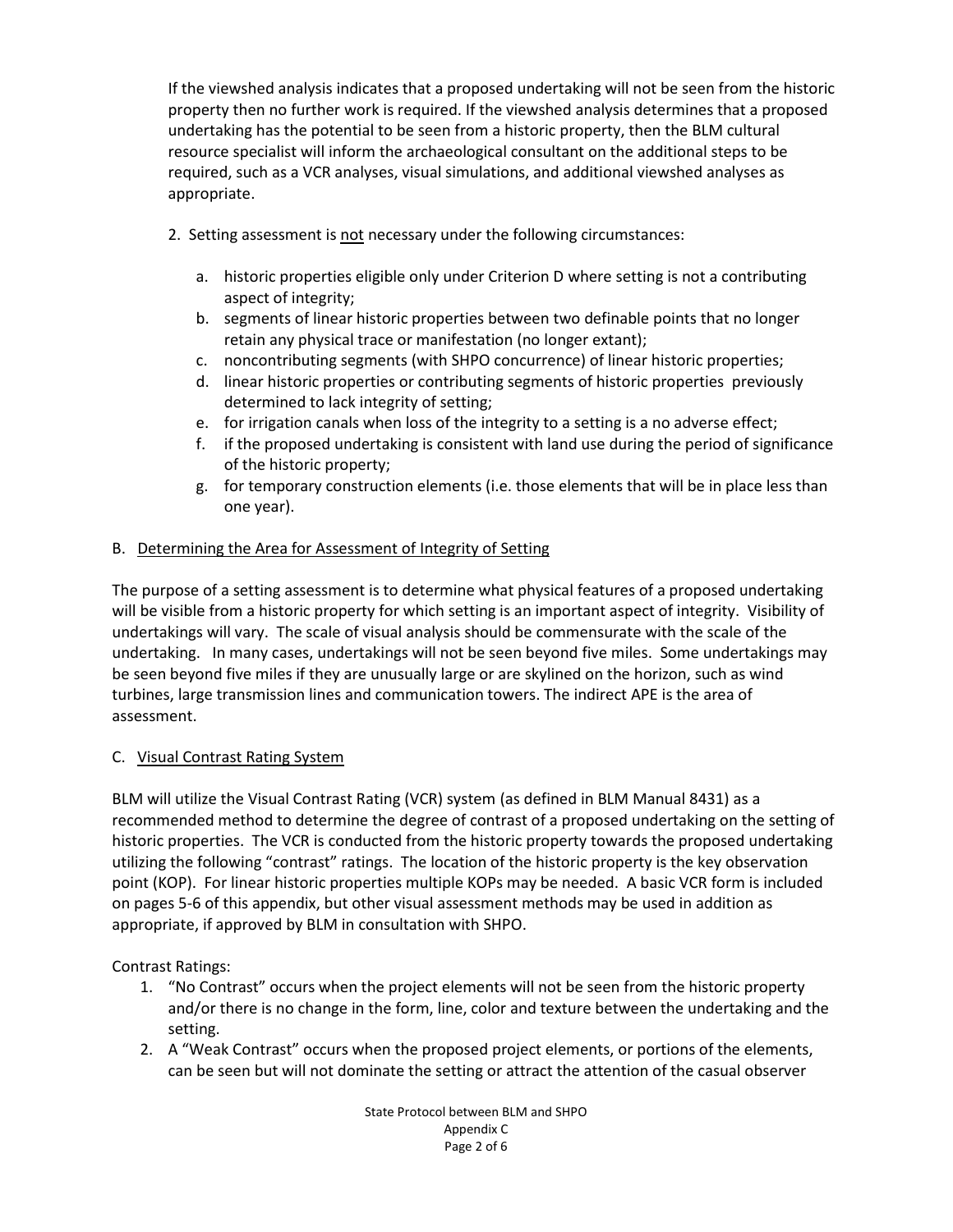because the basic elements of form, line, color and texture found in the setting are repeated in the project's physical elements.

- 3. A "Moderate Contrast" occurs when the proposed project elements, or portions of the elements, begin to attract attention and begin to dominate the characteristic landscape.
- 4. A "Strong Contrast" occurs when the proposed project elements, or portions of the elements, demand attention, cannot be overlooked, and are dominant on the landscape.

## D. Standard Treatment Measures/Best Management Practices (BMPs) to Reduce the Visual Contrast

BLM cultural resource specialists and management will utilize standard treatment measures/BMPs to reduce the visual effects of the proposed undertaking prior to making a determination of effect under Section 106. Every effort should be made to design the undertaking to reduce the contrast rating prior to assessing affect.

- 1. Standard treatment measures should be used as stipulations or conditions of approval in leases, permits, etc.
- 2. Standard treatment measures and BMPs for reducing the visual contrast include, but are not limited to:
	- a. Consolidating project facilities among oil and gas developers this also facilitates cumulative analysis.
	- b. Develop coordinated road and pipeline systems.
	- c. Reduce the amount of surface development by consolidating facilities (e.g., develop bottom-hole wells using directional drilling from a single surface well location).
	- d. Use low profile facilities.
	- e. Design projects to blend with topographic forms and existing vegetation patterns by using location to maximize topography and vegetation to screen development.
	- f. Use environmental coloration or camouflage techniques to break up visual intrusion of facilities that cannot be completely hidden.
	- g. Use broken linear patterns for road developments to screen roads as much as possible. This can include feathering or blending of the edges of linear rights-of-way.
	- h. For livestock control, use electric fencing with low-visibility fiberglass posts and environmental colors (e.g., sage green).
	- i. Design linear undertakings to run parallel to KOPs rather than perpendicular.
	- j. Modify the orientation of undertakings to lessen a visual impact (e.g., several tanks lined up so that one obscures the visibility of the others).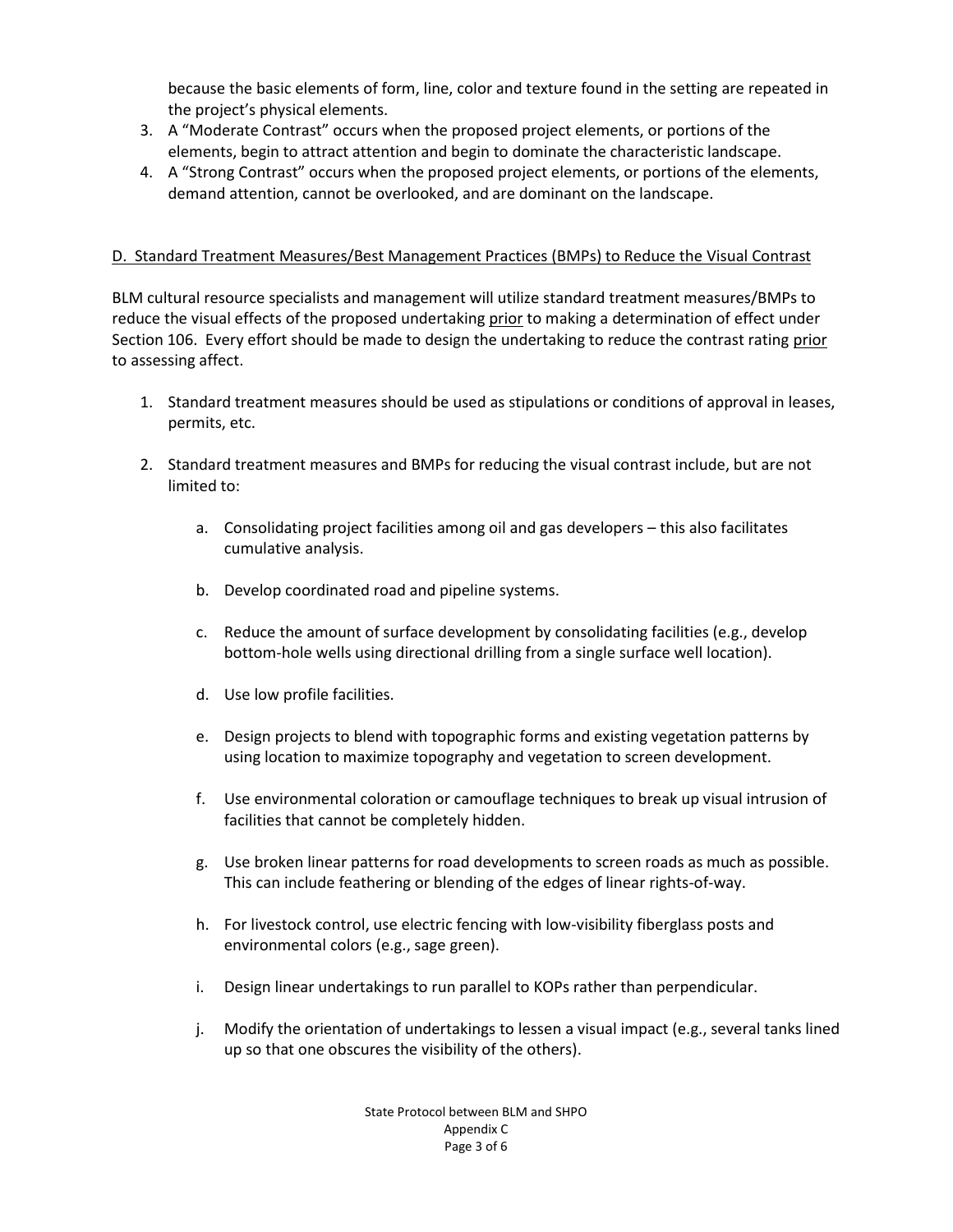### E. Determination of Effect

After completing the appropriate level of setting assessment (see Section II above), effects will be determined after application of Standard Treatment Measures/BMPs by using the VCR ratings in the following manner:

- 1. **No Contrast** If the proposed project elements will not be seen and/or there is no contrast (as defined above) between the undertaking and the setting. The agency determination should be **"No Historic Properties Affected."**
- 2. **Weak Contrast**  If the proposed project elements, or portions of the elements, can be seen but will not dominate the setting or attract the attention of the casual observer because the basic elements of form, line, color and texture found in the setting are repeated in the project's physical elements, then the proposed undertaking will result in a weak contrast rating. The agency determination should be **"No Adverse Effect"** if there are no additional auditory or atmospheric effects.
- 3. **Moderate or Strong Contrast**  If the proposed project elements tend to dominate the setting, the proposed undertaking will have a moderate or strong contrast rating. The agency determination should be **"Adverse Effect."**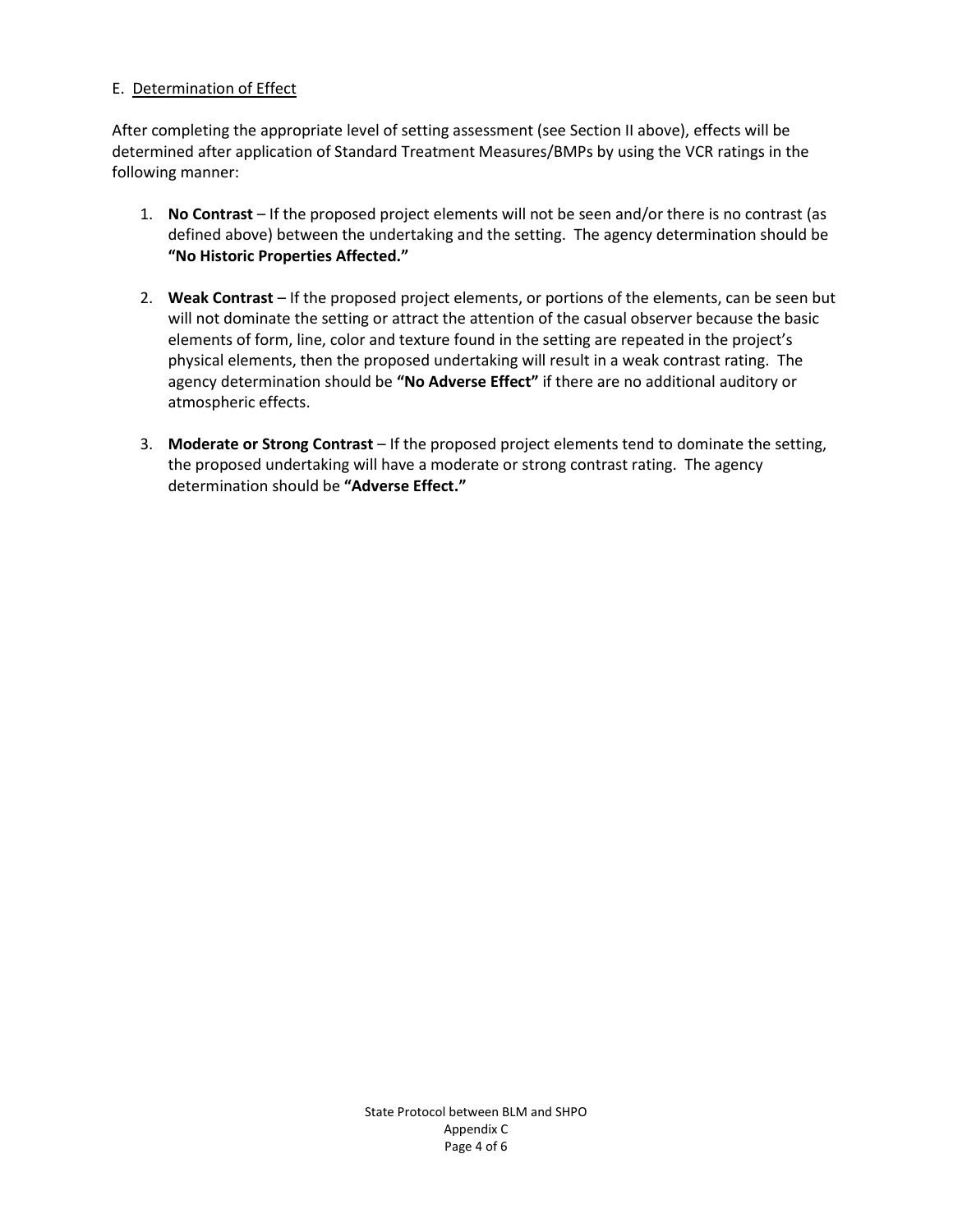#### UNITED STATES DEPARTMENT OF THE INTERIOR BUREAU OF LAND MANAGEMENT

### **VISUAL CONTRAST RATING WORKSHEET**

| Date:            |                                                        |                                    |                      |  |
|------------------|--------------------------------------------------------|------------------------------------|----------------------|--|
| District:        |                                                        |                                    |                      |  |
|                  | Resource Area:                                         |                                    |                      |  |
|                  | Activity (Program):                                    |                                    |                      |  |
|                  | <b>Section A. Project Information</b>                  |                                    |                      |  |
| 1. Project Name: |                                                        | 4. Location:                       | 5. Location Sketch:  |  |
|                  | 2. Key Observation Point:                              | Township______<br>Range<br>Section |                      |  |
| 3. VRM Class:    |                                                        |                                    |                      |  |
|                  | <b>Section B. Characteristic Landscape Description</b> |                                    |                      |  |
|                  | <b>1. LAND/WATER</b>                                   | 2. VEGETATION                      | <b>3. STRUCTURES</b> |  |
| FORM             |                                                        |                                    |                      |  |
| LINE             |                                                        |                                    |                      |  |
| <b>COLOR</b>     |                                                        |                                    |                      |  |
| <b>TEXTURE</b>   |                                                        |                                    |                      |  |
|                  | <b>Section C. Proposed Activity Description</b>        |                                    |                      |  |
|                  | 1. LAND/WATER                                          | 2. VEGETATION                      | <b>3. STRUCTURES</b> |  |
| FORM             |                                                        |                                    |                      |  |
| LINE             |                                                        |                                    |                      |  |

**COLOR**

**TEXTURE TEXTURE**